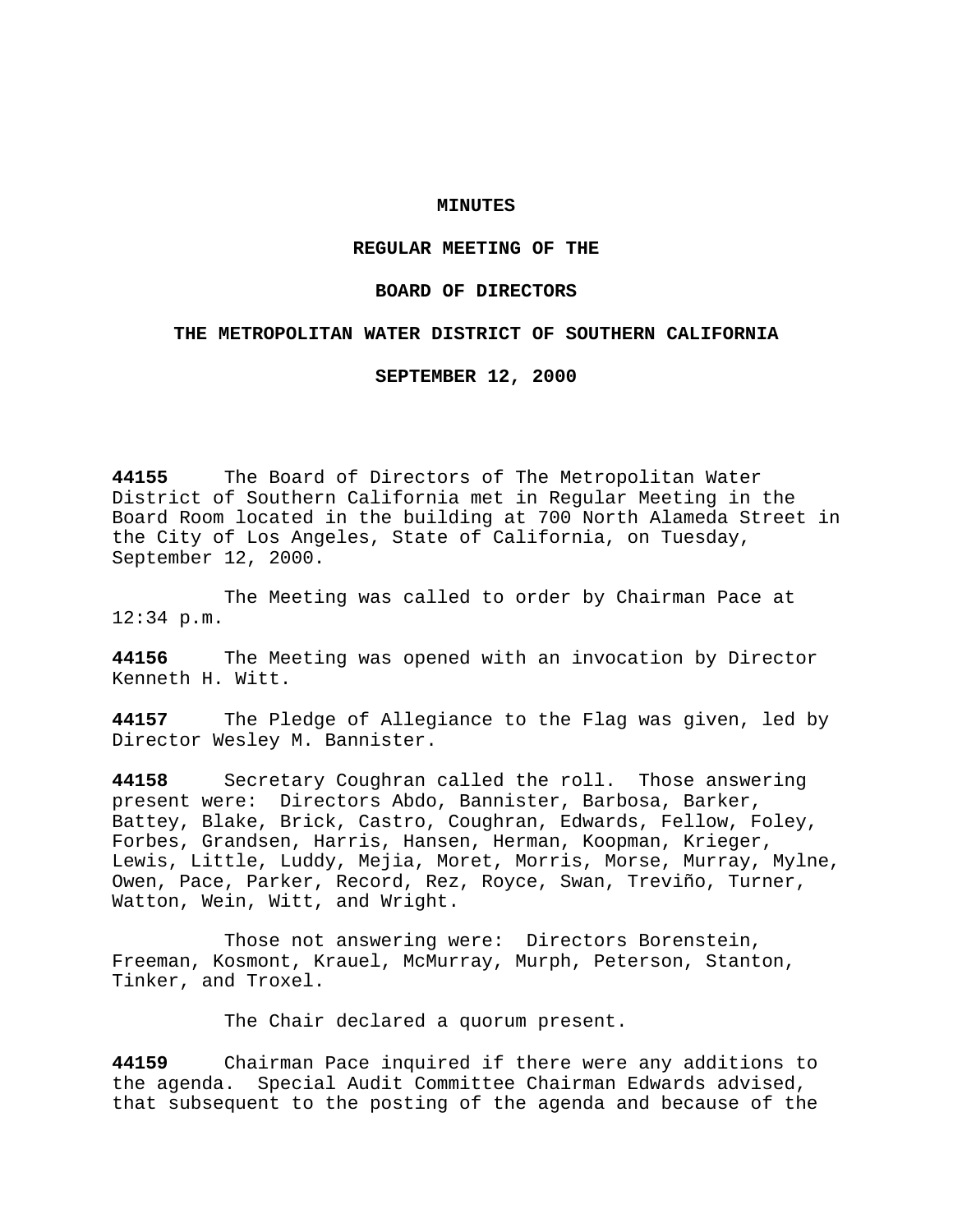closed session held at yesterday's Special Audit Committee meeting regarding the evaluation and performance of the General Auditor, he is requesting that this item be added to today's Board agenda to be held in closed session.

Director Blake moved, seconded by Director Edwards and carried by a unanimous vote, that this item be added to the agenda.

**44160** Director Little presented a check for \$274,571.99 to Metropolitan for reimbursement of excess incentive payments to West Basin Municipal Water District in fiscal years 1996-97 and 1998-99 for the West Basin Desalter Project as determined by the annual reconciliation and recent audit under Metropolitan's Groundwater Recovery Program agreement.

**44161** Chairman Pace invited members of the public to address the Board on matters within the Board's jurisdiction.

Ellen Stern Harris, Director Emeritus on Metropolitan's Board, stated it was a pleasure to be at today's meeting especially after hearing the discussion earlier on the Strategic Plan. She recalled how she was once concerned about the future of the Metropolitan Water District, but is now heartened by what is being done today. In telling Metropolitan's story to the community in Southern California, she suggested that Metropolitan should (a) keep its information on the website more up to date; (b) consider having 28-minute segments of interviews with staff, the General Manager, and the Directors on the government cable television access channel in every community in Southern California and Northern California; and (c) consider teleconferencing its meetings.

**44162** There being no objection, the Chair ordered the reading of the Minutes of the Meetings held August 8, 21, and 22, 2000, dispensed with, copies having been mailed to each Director.

Director Morse moved, seconded by Director Lewis and carried, approving the foregoing Minutes as mailed.

**44163** Chairman Pace reported on events in which he participated on behalf of Metropolitan, as follows: On August 25 he presented a check in the amount of \$35,000 from Metropolitan, as part of its Community Partnering Program, to the Urban Water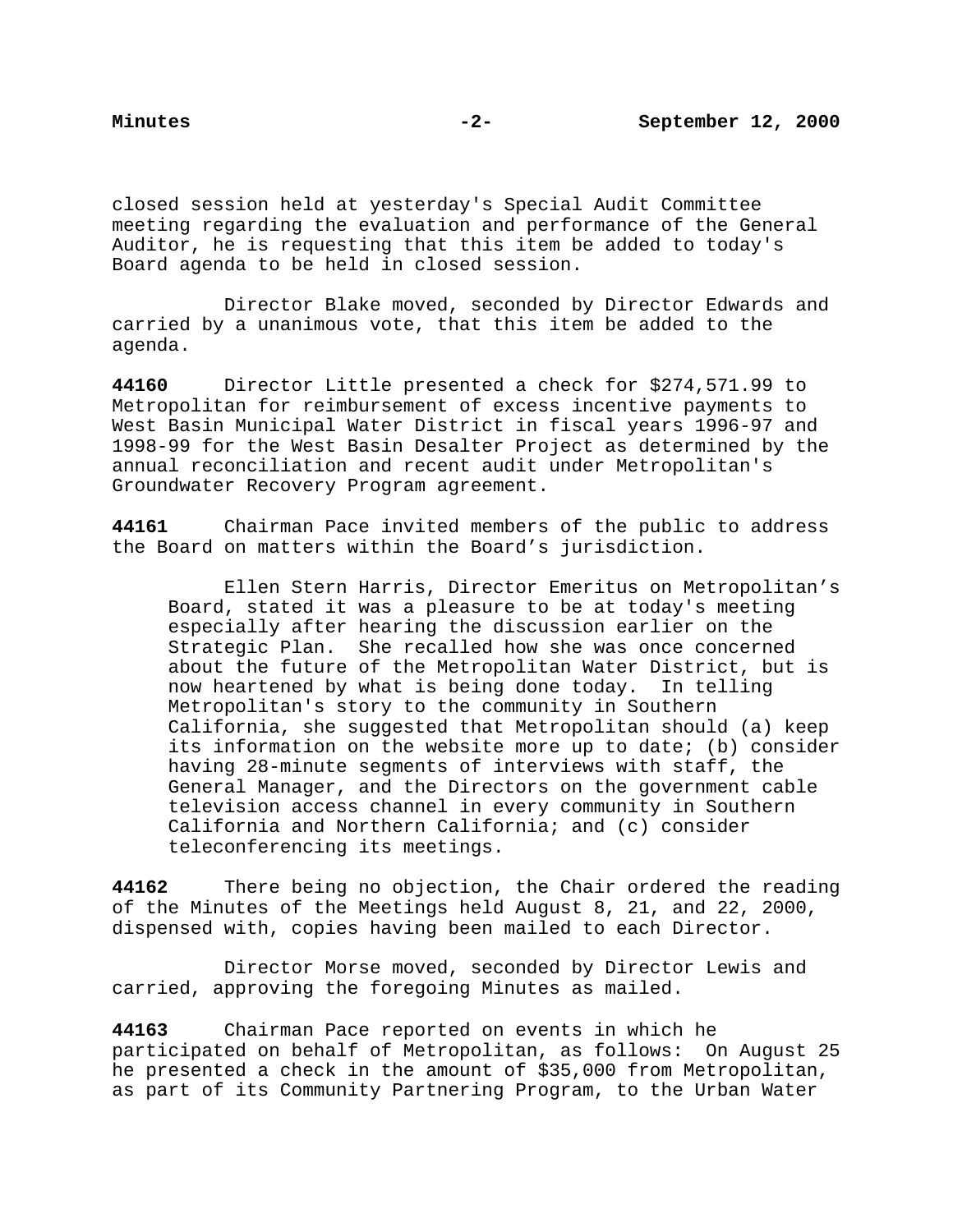Institute to continue their efforts to educate their members and the public about water issues. Chairman Pace has been requested to serve on the Governor's Advisory Drought Planning Panel. The panel had its first meeting on August 30 in Sacramento, and was given the assignment to prepare a drought contingency plan and schedule to reduce the impacts of critical water shortages. The plan will identify all available resources, appropriate funding mechanisms, and CALFED agencies' commitment to facilitate transfers of water consistent with legal requirements. The panel will submit the plan to the Governor by December 2000.

Chairman Pace commented on the invitation by the Catfish Club in San Diego to Board Executive Officer Gilbert Ivey to speak at its luncheon on September 1 on water issues. The Chair announced the reception scheduled for October 16 to honor a "New Generation of Water Leaders", with special guest Congresswoman Grace F. Napolitano.

The Museum Feasibility Committee continues to meet with staff presenting a broad description of the master plan, budgeting components and schedule for the proposed museum. Discussions have included the role of the Master Developer, the pre-development schedule activities through December, the existing displays and exhibit inventory, and the scheduled museum site visit tours for Directors. Also discussed was the establishment of quarterly meetings between Metropolitan and the Western Center Community Foundation to clarify their expectations of their planned museum and Metropolitan's commitment.

**44164** Strategic Plan Steering Committee Vice Chairman Brick commented on the preview of the rate structure that was presented at the Executive Committee earlier today pursuant to the framework that the Board approved in April. A detailed report on the rate structure, to include cost allocation formula, administrative implementation and billing issues associated with the rate structure changes, and the impact on each member agency will be given at a workshop on October 17.

**44165** The Chair stated there were no new committee appointments.

**44166** Director Blake moved, seconded by Director Forbes and carried, adjourning the Board Meeting of October 10 to October 17, 2000. Committee meetings will take place on October 16 and 17, 2000.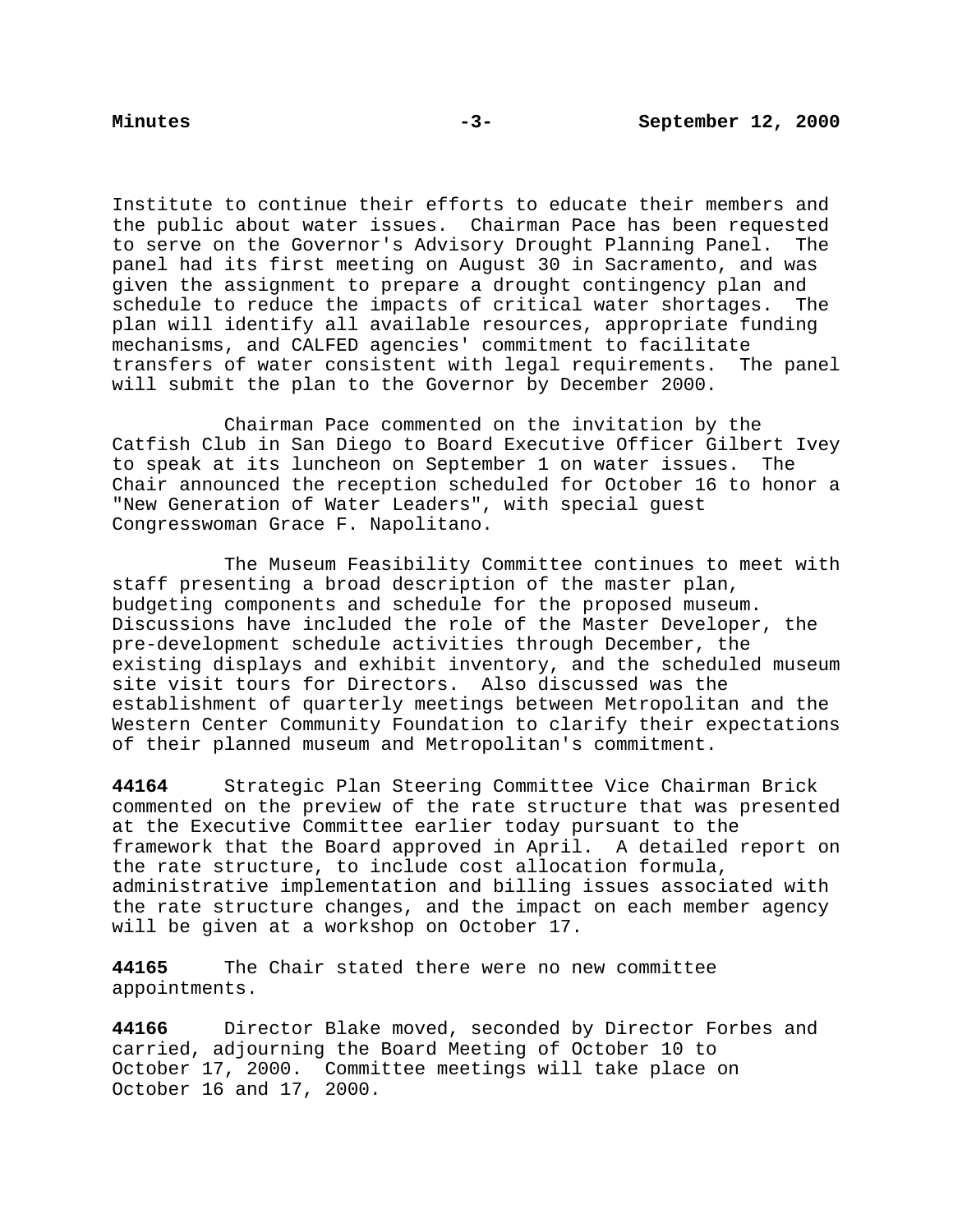**44167** Regarding the Colorado River matters, Bay-Delta and CALFED matters, and the General Manager's summary of District activities, General Manager Gastelum referred to his monthly activity report for August, signed September 7, 2000, and the Colorado River activity report for August, signed September 11, 2000, which were distributed earlier.

**44168** General Counsel Walston referred to his activity report dated August 31, 2000, which was distributed earlier. Mr. Walston commented on the Defenders of Wildlife v. Babbitt case, where plaintiff states the Federal Endangered Species Act has extra-territorial application. Metropolitan has filed a motion to intervene in this case, and the motion is now pending before the court. It is expected that the motion will be opposed. Mr. Walston further reported on the Westlands Water District water rights application to the State Water Resources Control Board for the right to be treated as a county of origin and area of origin. There has not been a case like this presented to the courts in California. Metropolitan is reviewing the legal issues involved and the status of this matter. The Legal Department will closely monitor these two cases, and keep the Board apprised of their status.

**44169** The reports of the Standing Committees are as follows:

On behalf of the Executive Committee, Chairman Pace reported all action items were approved. Senior Executive Assistant to the General Manager Dennis Underwood provided a detailed report on activities relating to the Quantification Settlement Agreement. On the Strategic Plan, staff made a presentation on the development of the proposed rate design. A closed session was held to resolve the conflict on Agenda Item 9-10 between the Legal and Claims and the Water Planning and Resources Committees. This item, relating to the CALFED Final Programmatic EIS/EIR, has been scheduled for resolution at a joint meeting of the Executive Committee and the Board on September 26.

Budget and Finance Committee Chairman Bannister reported there were no action items on the committee's agenda.

On behalf of the Engineering and Operations Committee, Director Morris reported that the five action items on the agenda were approved unanimously, with the exception of Agenda Item 9-3 that received a majority vote. Director Morris requested Agenda Items 9-1, 9-3, and 9-4 be added to the Consent Calendar.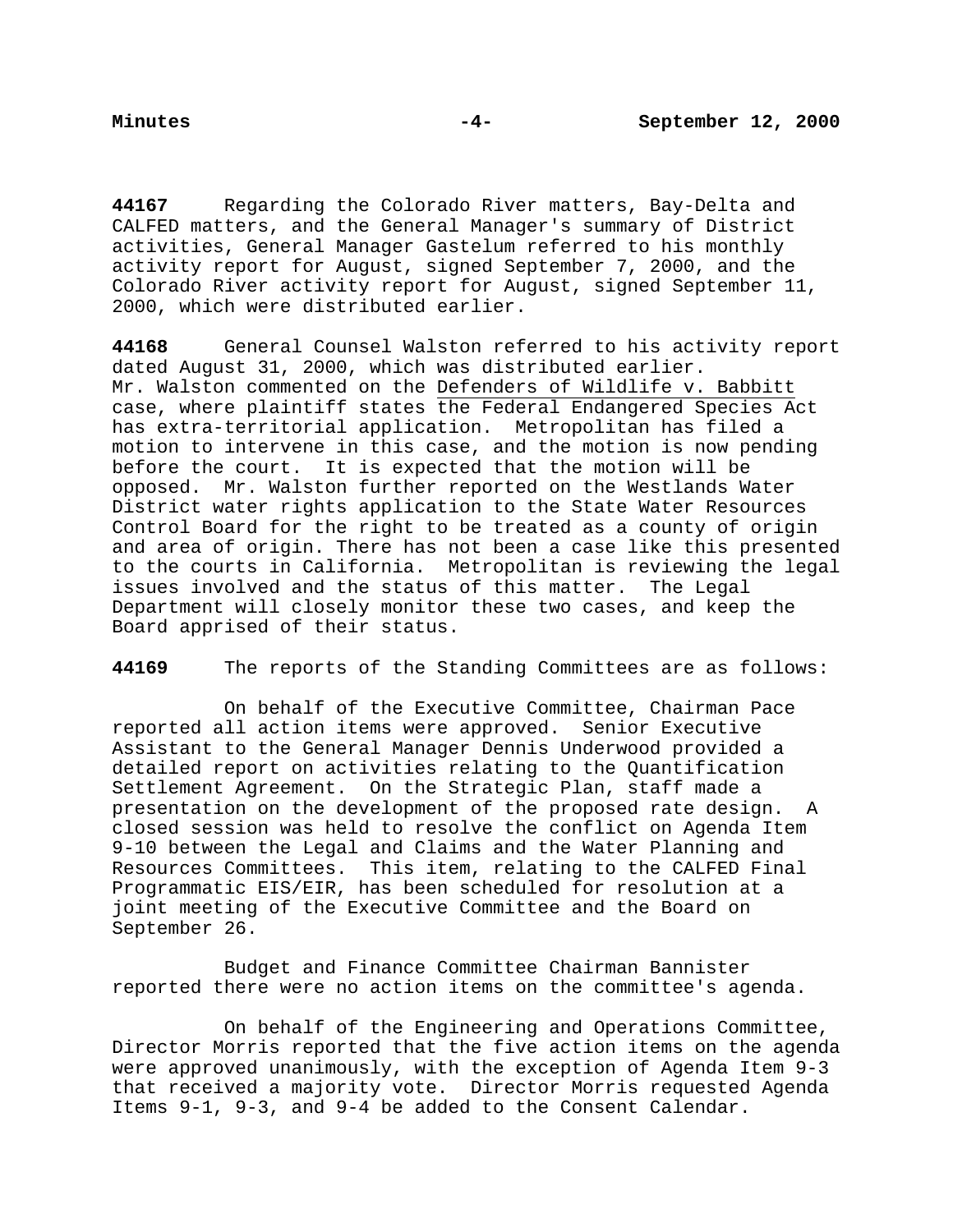Legal and Claims Committee Chairman Morse reported the committee approved the action items on its agenda, and requested Agenda Item 9-5 be added to the Consent Calendar. He stated Agenda Item 9-10 has been reported on by Chairman Pace from the Executive Committee.

Communications and Legislation Committee Vice Chair Abdo reported the committee heard the legislative reports from the Sacramento and Washington offices. In Sacramento, the Legislature adjourned on August 31. Bills that failed to pass included SB 2042, the CALFED governance bill, SB 1586 for CALFED funding, and all Metropolitan-related bills calling for an elected board, mandating contracts between Metropolitan and the member agencies, and the three wheeling bills. Senator Jim Costa is leading an effort during the fall legislative recess to identify potential issues for wheeling legislation next year. In Washington, Senator Feinstein's bill, S. 2977, will be presented to the Senate Energy and Natural Resources Subcommittee on Forests and Public Land Management at a hearing on September 13, where Committee Chair Peterson has been invited to testify on Metropolitan's behalf. Representative Doolittle has introduced a new bill authorizing \$60 million in fiscal year 2001 for CALFED. Congress is expected to adjourn around October 6.

Water Planning and Resources Committee Chairman Owen reported the committee heard Agenda Items 6Fb (Bay-Delta issues), 9-10 (CALFED Final Programmatic EIS/EIR), and 8d (State Water Project contract billings) in closed session, with no actions taken on Items 6Fb and 8d. Regarding Item 9-10, the committee moved that the General Counsel is to prepare and file a declaratory relief action before the statute of limitations expires on September 27, 2000; and that if the General Counsel determines another form of action better protects the interests of the District, he should discuss that proposed action with the Board at a special meeting or at a joint meeting of the Executive Committee and the Board on September 26, 2000. The report on dry-year transfers was deferred to October.

Director Blake moved, seconded by Director Foley and carried, adding Agenda Item 9-6 to the Consent Calendar.

Director Blake moved, seconded by Director Bannister and carried, and the Board approved the Consent Calendar Items, **M.I. 44170** through **M.I. 44177**, as follows: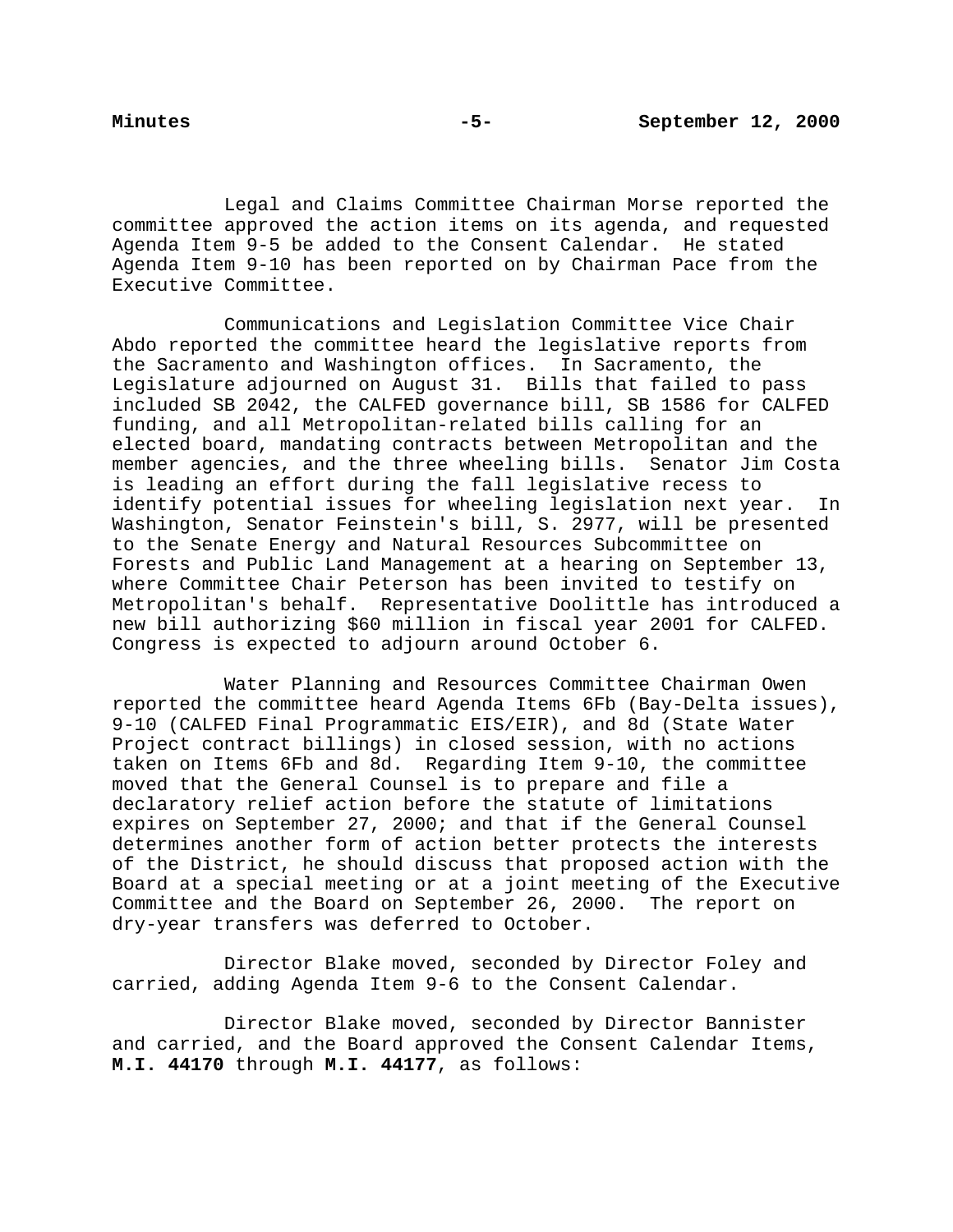**44170** Authorized the General Manager to amend (1) Agreement No. 4803 with Keith Companies, Inc. (formerly known as John Tettemer and Associates) by \$420,000, for a maximum agreement amount of \$2.887 million, to complete all construction support activities for the Lake Mathews Watershed—Drainage Water Quality Management Plan; and (2) Agreement No. 16504 with the County of Riverside Transportation Department by \$568,500, for a maximum agreement amount of \$626,500, for all construction support activities during the relocation of the Cajalco Road portion of the project, as set forth in the letter signed by the General Manager on August 28, 2000.

**44171** Amended Agreement No. 30402 with Pressure Pipe Inspection Company to increase the contract amount by \$340,000, for a total contract amount of \$560,000, for a detailed analysis of the previously inspected 25-mile reach of the Second Lower Feeder, as well as inspection and analysis of an additional 5.4 mile reach; and the inspection and analysis of a 16-mile reach of the Sepulveda Feeder, as set forth in the letter signed by the General Manager on August 28, 2000.

**44172** Authorized the General Counsel to amend the contract with Harkins Cunningham for an additional \$700,000 to complete negotiation of quantification issues and drafting of legal documents for California's share of Colorado River water, as set forth in the letter signed by the General Counsel on August 28, 2000.

Directors Lewis, Parker, Turner, and Watton requested to be recorded as abstaining.

**44173** Regarding three Capital Investment Plan projects, the Board:

1. Authorized (a) \$1.05 million (Appropriation No. 15322, No. 2) from the Construction Funds, (b) the General Manager to have all work performed, and (c) delegated to the General Manager the authority to award contracts for the refurbishment of the East and West Washwater Tanks at the Diemer plant;

2. Authorized (a) \$352,000 (Appropriation No. 15357, No. 1) from the Pay-As-You-Go Fund, and (b) the General Manager to have all work performed to automate the sparger system in Modules 4, 5 and 6 at the Skinner plant;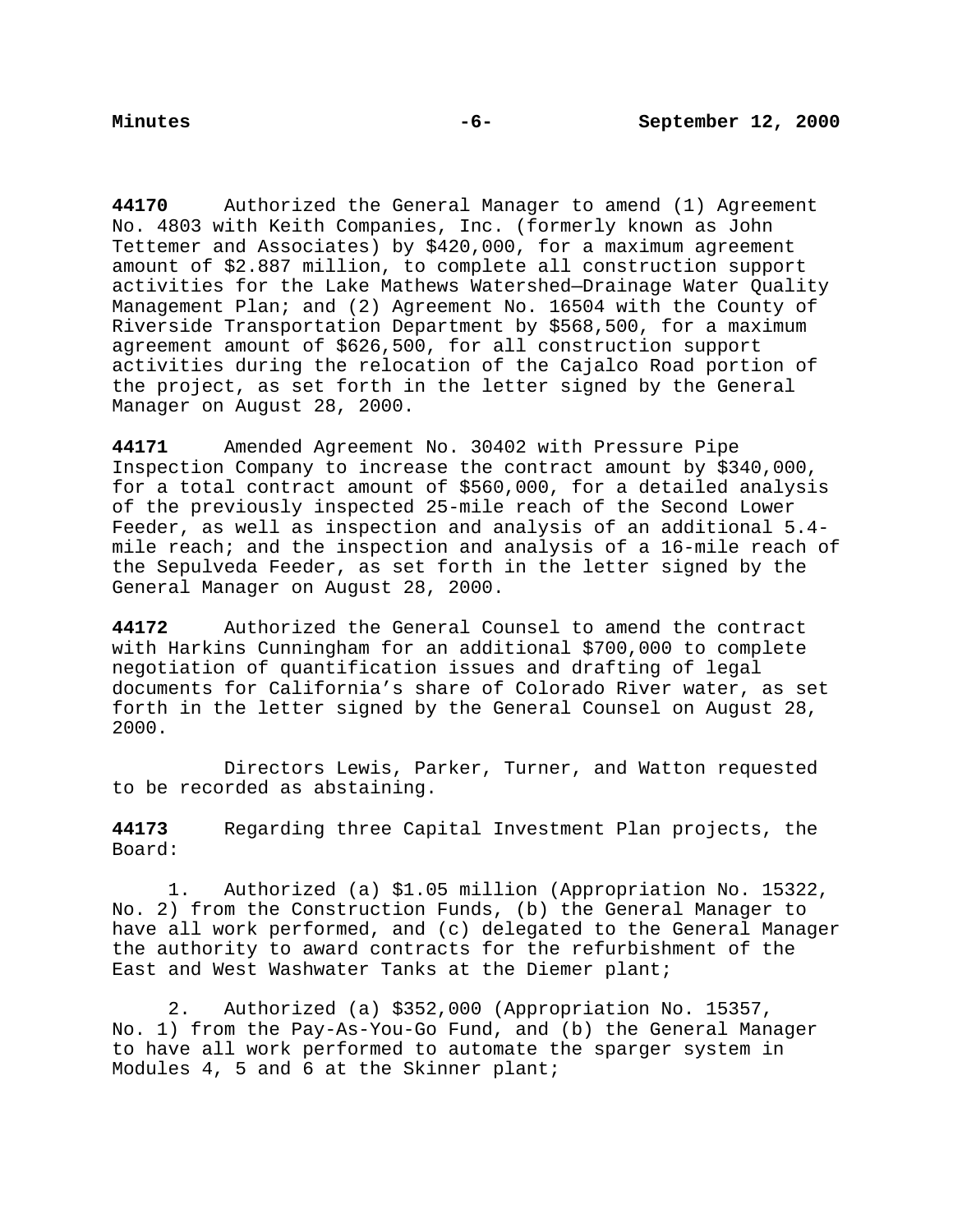3. Authorized (a) \$1.65 million (Appropriation No. 15358, No. 1) from the Construction Funds, and (b) delegated to the General Manager the authority to award contracts for the design and construction of two flow control facilities on the Orange County Feeder; and

4. Determined that the proposed projects qualify for Categorical Exemption under the California Environmental Quality Act (CEQA) in that they consist of the minor alteration of existing public facilities, involving no expansion of use beyond that currently existing (CEQA Section 15301, Class 1 Exemption), all as set forth in the letter signed by the General Manager on August 28, 2000.

**44174** Authorized the General Manager to execute extra work orders in excess of five percent of contract value to the contractor of the Mentone Pipeline in an amount that in aggregate does not exceed \$6 million, as set forth in the General Manager's letter signed on September 5, 2000.

Directors Lewis, Parker, Turner, and Watton requested to be recorded as voting no.

**44175** Regarding construction of the Lake Mathews Outlet Facilities, the Board:

1. Authorized an increase in Appropriation No. 15277 (No. 3) by \$79.3 million to a total of \$92.2 million;

2. Awarded a construction contract to J. F. Shea Co., Inc., in the amount of \$44,293,773 to perform the construction of the Lake Mathews Outlet Facilities;

3. Amended the consulting contract with Jacobs Associates by \$1.35 million to a total of \$2.85 million to perform contractor submittal reviews, geologic interpretations, geotechnical instrumentation and monitoring, construction scheduling, grouting support, cofferdam construction support, technical support on blasting-related issues, and technical support for potential construction claims issues;

4. Amended the consulting contract with U.R.S. Greiner/Woodward-Clyde by \$100,000 to a total of \$700,000 to perform geologic mapping of the tunnel, junction shaft, and tower excavations, provide a geologist that is a certified diver to assist the resident engineer during the dredging of the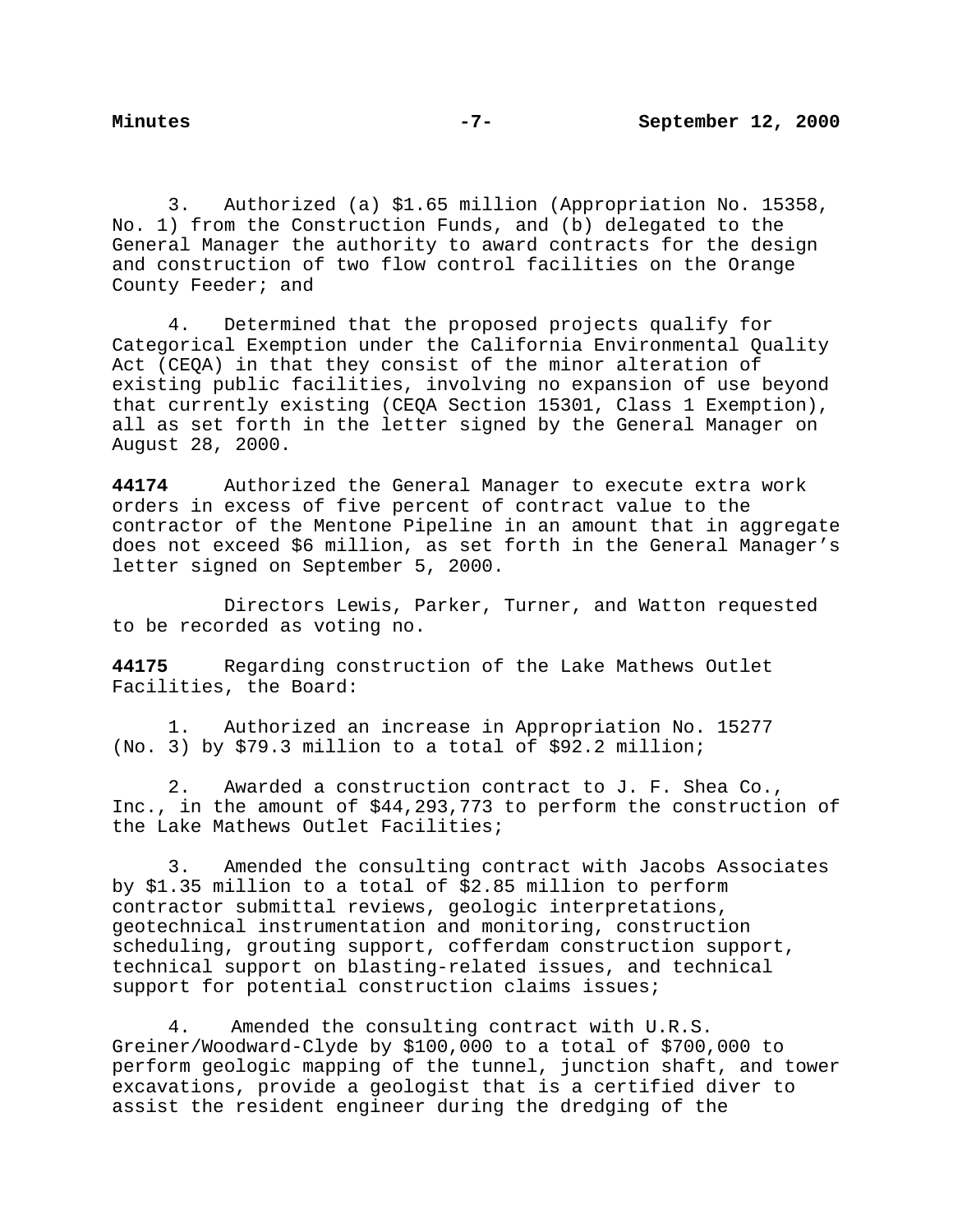underwater approach, and provide geologic support throughout construction, as needed; and

5. Implemented contingency plan and delegated authority to the General Manager to approve and implement actions to provide water delivery reliability and award other construction contracts over \$250,000 for the contingency plan, all as set forth in the letter signed by the General Manager on August 29, 2000, with Item 5 revised by the Engineering and Operations Committee.

**44176** Authorized settlement of Inland Feeder Project Eminent Domain Action entitled Metropolitan Water District of Southern California v. San Bernardino Valley Water Conservation District (Sunwest), Ventura County Superior Court Case No. CIV190813, as set forth in the confidential letter jointly signed by the General Counsel on August 17 and the General Manager on August 18, 2000.

Directors Lewis, Parker, Turner, and Watton requested to be recorded as voting no.

**44177** Authorized the General Manager to exercise discretion under Administrative Code Section  $6101(k)(1)$  to enter into an agreement with AFSCME Local 1902 to approve a five-year Memorandum of Understanding with AFSCME from July 9, 2000 to June 30, 2005, as set forth in the letter signed by the General Manager on September 7, 2000.

**44178** The following communications were submitted to the Board for information:

- a. Status report for the Diamond Valley Lake Project for the month ending July 2000, signed by the General Manager on August 28, 2000.
- b. Status report for the Inland Feeder Project for the month ending July 2000, signed by the General Manager on August 28, 2000.

**44179** Director Brick announced a Board Water Quality Workshop is scheduled for September 23, 2000, from 8:00 a.m. to 1:30 p.m. at the Weymouth Water Quality Lab, and invited all Directors to attend.